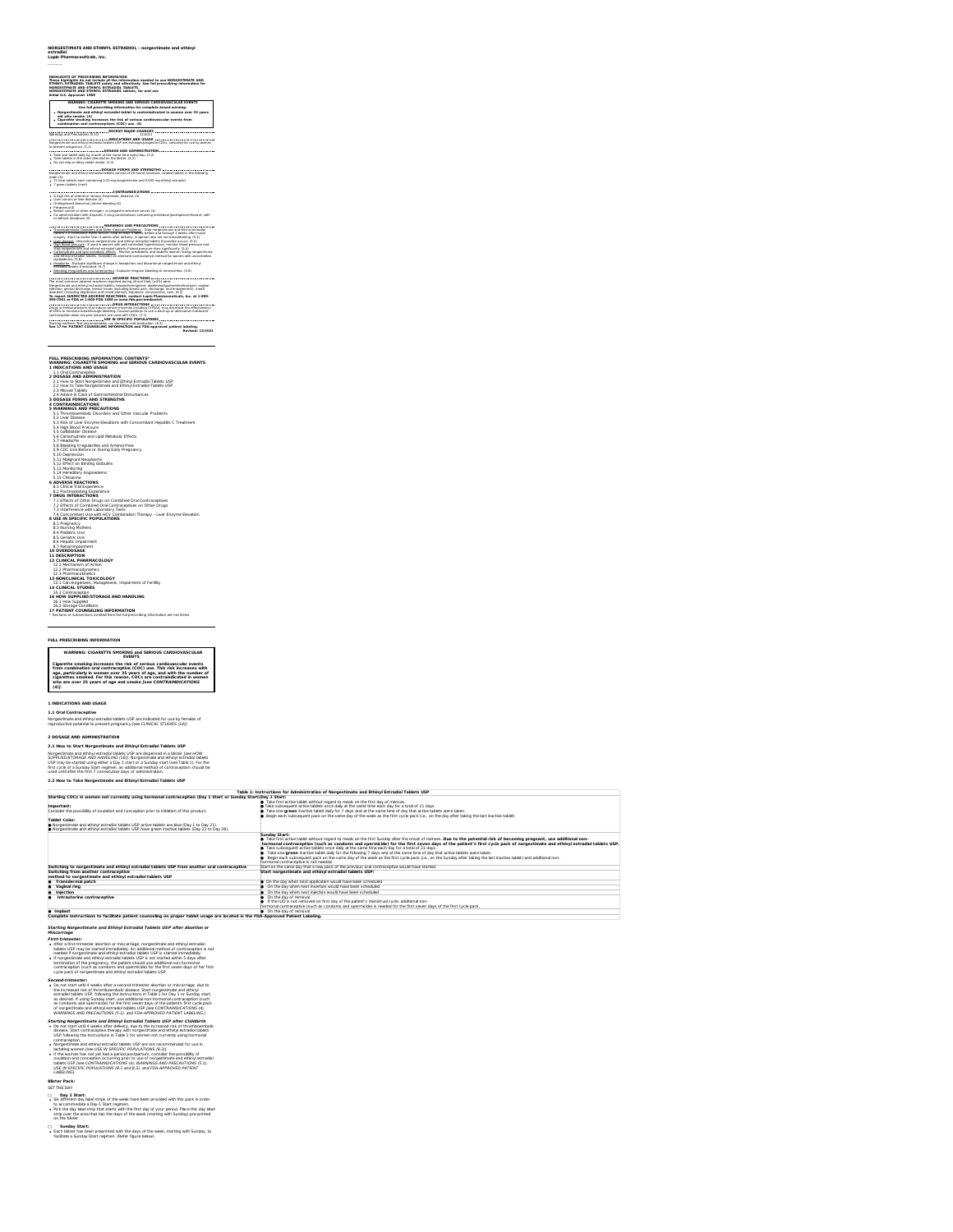### If your period begins on a day other than Sunday, place the day label strip<br>that starts with first day of you period bere.



### Remove pill "1" by pushing down on the pill.The pill will come out through a hole in the back of the strip.<br>until all the plis have been taken.<br>Until all the plis have been taken.<br>When your blister is empty, you will start a new blister on the day after pill "28." The first<br>When your blister is empty, you will

**2.3 Missed Tablets**

### e if one active tablet in material and Ethinyl Estradiol Tablets USP Take the state on a possible. Continue tablet as soon as possible. Continue tablet as soon as possible. Continue tablet as such a tablet a state of the **D** If two active tablet is missed in Weeks 1, 2, or 3 $\blacksquare$  If two active tablets are missed in Week 1, or Week 2,<br>If two active tablets are missed in the third week or three or new

.<br>You taking one tablet a day until the pack is finished. Additional non-hormonal contraception (such as condoms and spermicide) should be used as back-up if the patient has sex within 7 days after missing tablets

Sunday start: Continue taking one tablet a day until Sunday, then throw out the rest of the pack and start a new pack that same day. Additional non-hormonal contraception (such as condoms and spermicide) should be used as

**2.4 Advice in Case of Gastrointestinal Disturbances**<br>In case of severe vomiting or diarrinos, absorption may not be complete and additional<br>ioontraceptive measures should be taken. If vomiting or diarrinea occurs within 3

3 DOSAGE FORMS AND STRENGTHS<br>Room and Mark Communications and advanced with the State . Each bilitar contains<br>26 Islands in the following order.<br>• 3 I slue, round, film coated tablets., deborsed with "E37" on one side and

**4 CONTRAINMONTATION**<br> **CONTRAINMONT** CONTRACT CONTRACT CONTRACT CONTRACT CONTRACT CONTRACT CONTRACT CONTRACT CONTRACT CONTRACT CONTRACT CONTRACT CONTRACT CONTRACT CONTRACT CONTRACT CONTRACT CONTRACT CONTRACT CONTRACT CON

- 
- 
- 
- 
- 
- 
- 
- 
- 
- 
- 
- 

- 
- 
- 
- 
- 

- WARMINGS AND PRECAUTIONS<br>
21. The embedding of the CAC contents and Other Varicular Problams<br>
2. The embedding of the contents and Other Varicular Problams<br>
2. The embedding of the contents of the state of the contents of
- 

impaired Liver Function<br>Do not use nongestimate and ethinyi estradio tablets in women with liver disease, such<br>CONTRANINCATIVIONS (a)), Accule or chronic distributions of ther function may<br>necessitate the discordination of

Norgestimate and ethinyl estradiol tablets are contraindicated in women with benign and<br>malignant liver tumors (see CONTRANIDICATIONS (4)). Hepatic adenomas are<br>associated with COC use. An estimate of the attributable risk

### Studies have shown an increased risk of developing hepatocellular carcinoma in long-<br>term (>8 years) COC users. However, the risk of Iver cancers in COC users is less than<br>one case per million users.

3.3. Rikk of Libert Empirem Baveklates with Concentrate Hepathtic Creationent<br>Current Crisis with the Hepathtic Combination during regime that contains<br>the characteristic properties of the region of the region of the cont

**5.4 High Blood Pressure**

Neopelaneas and effiny lest adeilables are contraintabled in women with<br>COVITABLAND and the proposition of the state of the state of the series and the proposition of the state of th<br>pressure and stop norgestimate and ethi

5.3 Gallbladder Disease<br>Studies suggest a small increased relative risk of developing gallbladder disease among<br>CDC users. Lise of COCc may worsen existing gallbladder disease. A past history of<br>CDC-related cholestasis pre

5.4 Carbohydrade and Lightl Metabolic Effects<br>Caroluly monter prediabelic and diabelic women who take norgestimate and ethinyl<br>estradial tablets. COCs may decrease glucose bolicance.<br>Consider alternative contracepton for w

**5.7 Headache**

### If a woman taking norgestimate and ethinyl estradiol tablets develops new headaches<br>that are recurrent, persistent, or severe, evaluate the cause and discontinue<br>norgestimate and ethinyl estradiol tablets if indicated.

Consider discontinuation of norgestimate and ethinyl estradiol tablets in the case of<br>increased frequency or severity of migraine during COC use (which may be prodromal<br>of a cerebrovascular event). increased frequency or severity ofmigraine during COC use (which may be prodromal

3.4 Blooding responsible and American contributions of the method of the state of the state of the state of the state of the state of the state of the state of the state of the state of the state of the state of the state

Extensive epidemiological studies have revealed no increased risk of birth defects in<br>women who have used oral contraceptives prior to pregnancy. Studies also do not<br>suggest a teratogenic effect, particularly in so far as

Administration of COCs to induce withdrawal bleeding should not be used as a test for<br>pregnancy [see USE IN SPECIFIC POPULATIONS (8.1)].

**5.10 Depression**<br>Carefuly observe women with a history of depression and discontinue norgestimate and<br>ethinyl estradiol tablets if depression recurs to a serious degree.

### **5.11 Malignant Neoplasms Breast Cancer**

Norgestimate and ethinyl estradiol tablets are contraindicated in females who currently<br>have or have had breast cancer because breast cancer may be hormonally sensitive<br>Isee CONTRAINIDICATIONS (4)].

Epidemiology studies have not found a consistent association between use of combined<br>oral contraceptives (COCs) and breast cancer risk. Studies do not show an association<br>between ever (current or past) use of COCs and risk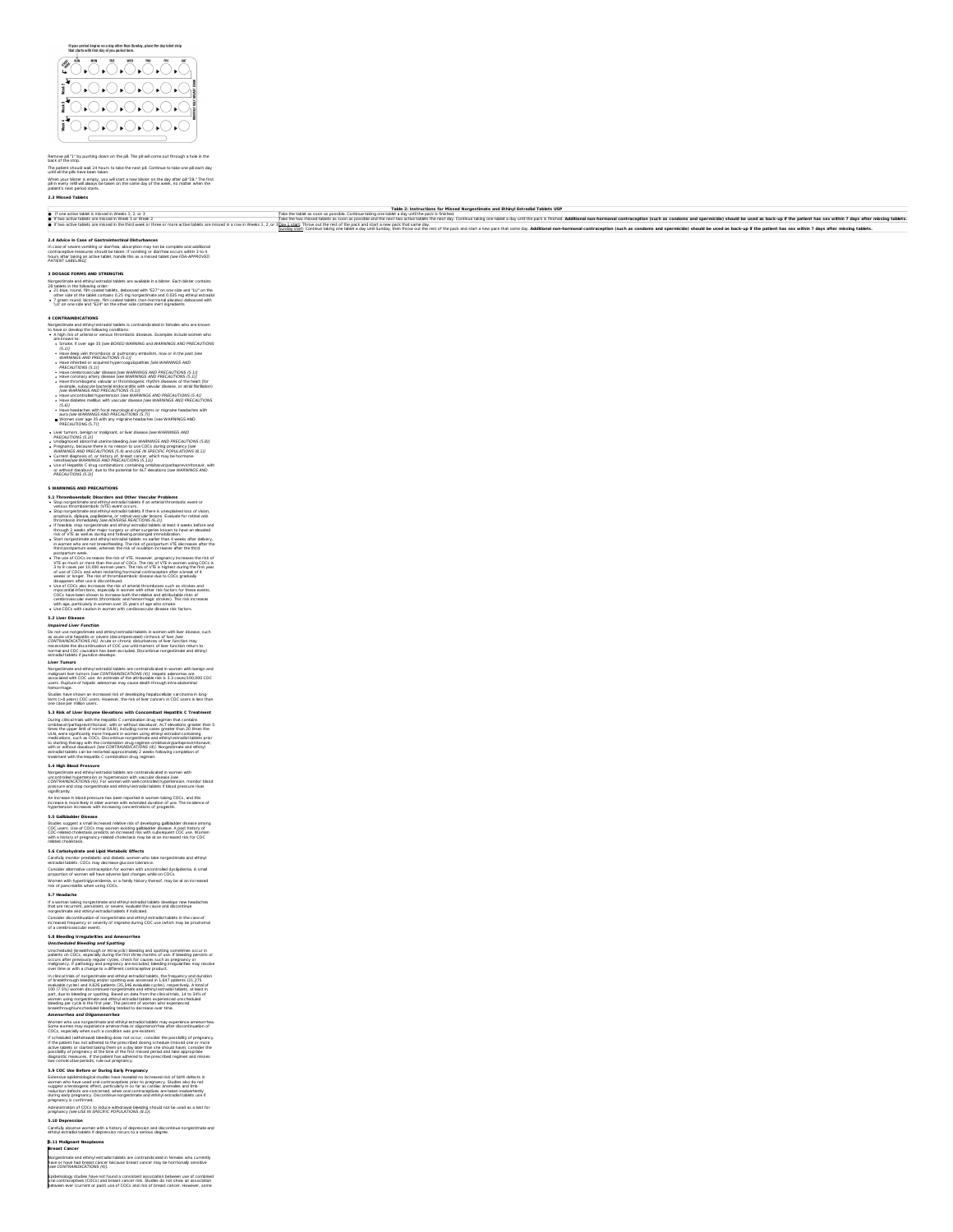### studies report a small increase in the risk of breast cancer among current or recent<br>users (<6 months since last use) and current users with longer duration of COC use<br>[see POSTMARKETING EXPERIENCE (6.2)].

### **Cervical Cancer**

A causal relationship between the use of CHCs and the development of cervical cancer<br>and intraspithelal neoplasia has not been clearly established. Some studies suggest that<br>COC use has been associated with an increase in

**5.12 Effect on Binding Globulins**

### The estrogen component of COCs may raise the serum concentrations of thyroxine-<br>binding globulin, sex hormone-binding globulin, and cortisol-binding globulin. The dose of<br>replacement thyroid hormone or cortisol therapy may

### **5.13 Monitoring**<br>A woman who is taking COCs should have a yearly visit with her healthcare provider for<br>a blood pressure check and for other indicated healthcare.

**5.14 <b>Hereditary Angioedema**<br>In women with hereditary angioedema, exogenous estrogens may induce or exacerbate<br>symptoms of angioedema.

**5.15 Chloasma**

### Chloasma may occasionally occur, especially in women with a history of chloasma<br>gravidarum. Women with a tendency to chloasma should avoid exposure to the sun or<br>ultraviolet radiation while taking norgestimate and ethinyl

**6 ADVERSE REACTIONS**<br>The following serbus adverse reactions with the use of COCs are discussed elsewhere in<br>he singular cardiovascular events and streke [see BOXED WARNING and WARNINGS<br>• Serbus cardiovascular events and s

Adverse reactions commonly reported by COC users are:<br>• Irregular uterine bleeding<br>• Nausea<br>• Headache

**6.1 Clinical Trial Experience**

# Because clinical trials are conducted under widely varying conditions, adverse reaction<br>rates observed in the clinical trials of a drug cannot be directly compared to rates in the<br>clinical trials of another drug and may no alles the main of the financial and diffusive procedure and the main of the main of the main of the main of the main of the main of the main of the main of the main of the main of the main of the main of the main of the m

swings (1 subject), myocardial infarction (1 subject), and venous thromboembolic<br>events including pulmonary embolism (1 subject) and deep vein thrombosis (DVT) (1<br>subject).

6.2 Pentamaketing Speelwine Concerns the between ever users (current or past use)<br>The studies that compared breast carcer risk between ever users (current or past use)<br>The studies carcer risk, when the concernsion respect

### **Risk of Breast Cancer with Co**

# Figure 1: It likk of Breast Cancer with Combined Oral Contractephe Use<br>18. – Italien Fisk, OF, – olds ratio; HR – hazard ratio, "our COC", are females with<br>19. – Fabric Fisk, Oral Contractes and females that never used CO

infections and infectations<br>Weaples are presented in the state of the state of the Strain of Polyps)<br>Weaples are beings, realized and Unspections (healt Corpits and Polyps)<br>Breast cycle<br>Herabadism and Nutrition Disorders<br>M

Dyslipidemia; **Psychiatric Disorders** Anxiety, insomnia; **Nervous System Disorders** Syncope, convulsion, paresthesia, dizziness; **Eye Disorders Ear and Labyrinth Disorders**

Visual impairment, dry eye, contact lens intolerance;

Vertige Disorders<br>Cardise Disorders<br>Cardise Disorders<br>Vascular Peertis<br>Vascular Peertis<br>Marcular Peertis<br>Marcular Peertis<br>Marcular Peertis , putning embodien, relative location incredible<br>Marcular Peertis , above that the

**7 DRUG INTERACTIONS**<br>Consult the babiling of concurrently used drugs to obtain further information about<br>interactions with hormonal contraceptives or the potential for enzyme alterations.<br>No drug-drug interaction studies

 $7.1$  Effects of ONe DV page on Combined Order Concerns phone and the Concerns of the Concerns of the Concerns of the Concerns of the Concerns of the Concerns of the Concerns of the Concerns of the Concerns of the Concern

Celescevellam, a bit acti sequestrant, given together with a COC, has been shown to<br>collectedly activities the ALC of EL. This angle for activities the contracted particle and the state of the A<br>substitute the state of the

Measure in an analyzed free particular the particular Control of the particular structure in the structure of the structure of the structure of the structure of the structure of the structure of the structure of the struc

hormone because the serum concentration of thyroid-binding globulin increases with use of COCs.

**7.3 Interference with Laboratory Tests**<br>The use of contraceptive steroids may influence the results of certain laboratory tests,<br>such as coagulation factors, lipids, glucose tolerance, and binding proteins. 7.4 Concomitant Use with HCV Combination Therapy - Liver Enzyme Blevation<br>Do not co-administer norgestimate and ethinyl estradiol tablets with HCV drug<br>combinations containing ombitasvirjparitaprewir/honavir, with or witho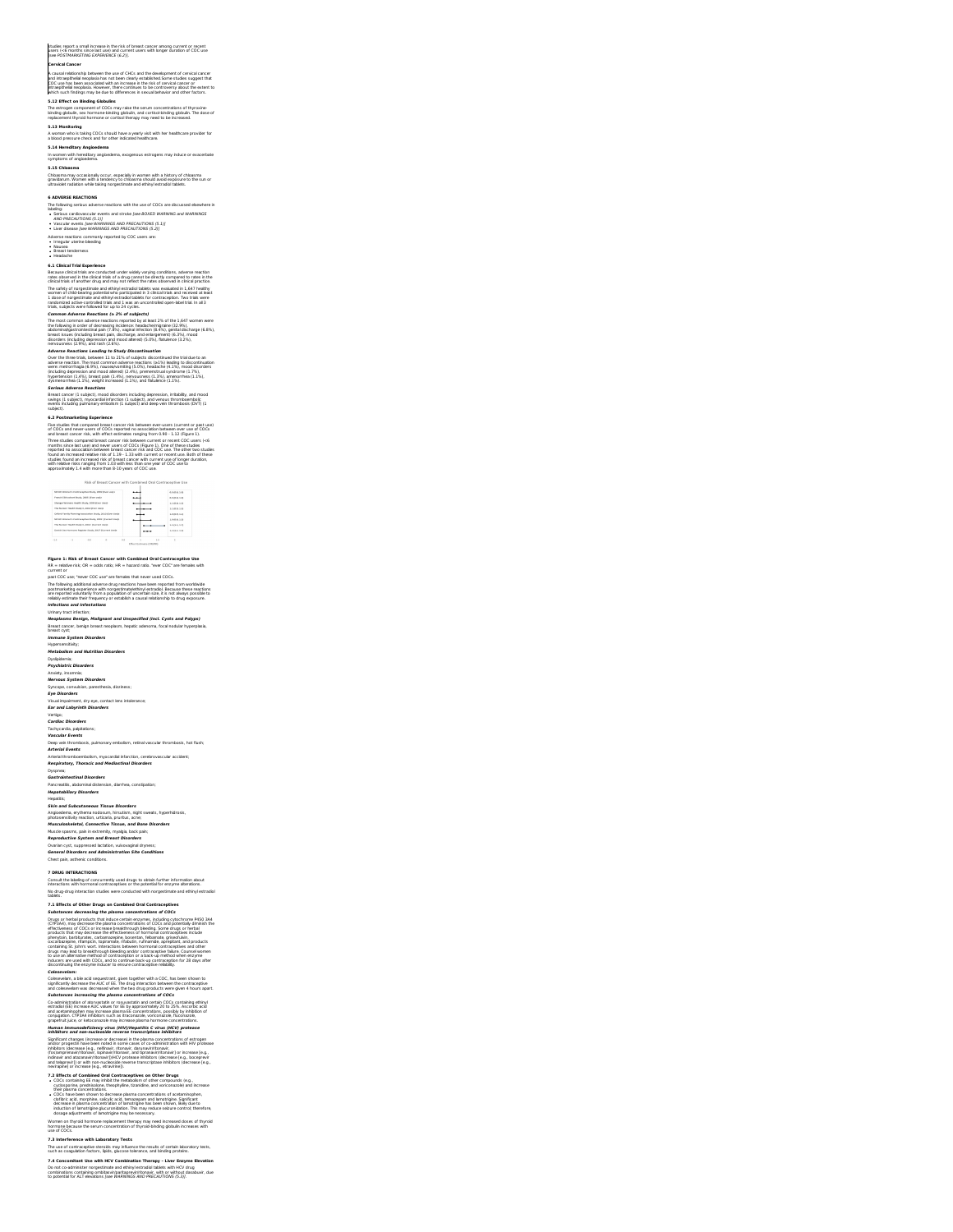### **8 USE IN SPECIFIC POPULATIONS**

**8.1 Pregnancy**<br>There is 18te or no increased risk of birth defects in women who inadvertently use COCs<br>Increased risk of gental or non-peninsia latin defects (focular) costales accepts<br>International field of gental or low

8.3 Mursing Mothers<br>has weared the most problem to use other forms of contraception, when possible, until she<br>has weared her child. COCs can reduce milk production in breastfeating mothers. This<br>lis less likely to occur on

**8.4 Pediatric Use**<br>Safety and efficacy of norgestimate and ethinyl estradiol tablets have been established in<br>wiomen of reproductive age. Efficacy is expected to be the same for post pubertal<br>adolescents: under the age of

**8.5 Geriatric Use**

Norgestimate and ethinyl estradiol tablets have not been studied in postmenopausal<br>women and are not indicated in this population. **8.6 Hepatic Impairment**

The pharmacokinetics of norgestimate and ethinyl estradiel tablets has not been studied<br>in subjects with hepatic impairment. However, steroid hormones may be poorly<br>metabolized in patients with hepatic impairment. Acute or

**8.7 Renal <b>Impairment**<br>The pharmacokinetics of norgestimate and ethinyl estradiol tablets has not been studied<br>in women with renal impairment.

**10 OVERDOSAGE**<br>There have been no reports of serious ill effects from overdosage of oral<br>contraceptives, including ingestion by children. Overdosage may cause withdrawal<br>bleeding in females and nausea.

I) **OBCAUTION**<br>
In detection of a scription of all continuation of a continuation containing that the Monte of the Robert products is designed by (11,33 Dec). The specifical set of the Southern of the Southern of the Sout



12.1. **Mechanism of Action**<br>• **Oral Contraception**<br>COCs lower the risk of becoming pregnant primarily by suppressing ovulation. Other<br>possible mechanisms may include cervical mucus changes that inhibt sperm penetration<br>and

**12.2 <b>Pharmacodynamics**<br>No specific pharmacodynamic studies were conducted with norgestimate and ethinyl<br>estradiol tablets.

11.3 Pharmacekhecks<br>**Also primes which is a** EX per rapidly placer best following oral administration. NGM is a<br>discographical fields and EX per rapidly placer best following oral administration. NGM is<br>the more proportio

**Table 3:Summary of NGMN, NG and EE pharmacokinetic parameters. Mean (SD) Pharmacokinetic Parameters of Norgestimate and Ethinyl Estradiol Tablets During a Three Cycle Study**

| Analyte                                                         | Cycle | Day | <b>Sandy</b> | $t_{max}$ (h) | AUC <sub>0 to 24h</sub>                                                                                                                                                                                                                | $t_{1/2}$ (h) |
|-----------------------------------------------------------------|-------|-----|--------------|---------------|----------------------------------------------------------------------------------------------------------------------------------------------------------------------------------------------------------------------------------------|---------------|
| NGMN                                                            |       |     | 1.78 (0.397) | 1.19 (0.250)  | 9.90 (3.25)                                                                                                                                                                                                                            | 18.4 (5.91)   |
|                                                                 |       | 21  | 2.19 (0.655) | 1.43 (0.680)  | 18.1 (5.53)                                                                                                                                                                                                                            | 24.9 (9.04)   |
| NG.                                                             |       |     | 0.649(0.49)  | 1.42 (0.69)   | 6.22(2.46)                                                                                                                                                                                                                             | 37.8 (14.0)   |
|                                                                 |       |     | 2.65(1.11)   | 1.67(1.32)    | 48.2 (20.5)                                                                                                                                                                                                                            | 45.0 (20.4)   |
|                                                                 |       |     | 92.2 (24.5)  | 1.2 (0.26)    | 629 (138)                                                                                                                                                                                                                              | 10.1 (1.90)   |
|                                                                 |       |     | 147 (41.5)   | 1 13 (0 23)   | 1210 (294)                                                                                                                                                                                                                             | 15.0 (2.36)   |
|                                                                 |       |     |              |               | C <sub>max</sub> = peak serum concentration, t <sub>max</sub> = time to reach peak serum concentration, AUC <sub>0 to 24h</sub> = area under serum concentration vs time curve from 0 to 24 hours, t <sub>1/2</sub> = elmination half- |               |
| ife. NGMN and NG: Coney = ng/mL, AUCo to zey = h *ng/mL         |       |     |              |               |                                                                                                                                                                                                                                        |               |
| EE: C <sub>max</sub> = pg/mL, AUC <sub>0 to 24h</sub> = h+pg/mL |       |     |              |               |                                                                                                                                                                                                                                        |               |

les Maria and ISC Ca<sub>rra</sub>. - naphyl. Abl<sub>icatio</sub>n.<br>**Re-Carra - Egittic, Ablic<sub>ation</sub>. - hangers.**<br>The effect of food on the pharmaceutratics of nongestimate and ethny estratistic failets.<br>The effect of food on the pharmace

Work is extensively metabolisted by first-pass mechanismis in the gastrothetistical tract<br>wideline, which is primary active metabolistic field<br>We additional constraints and constraints are constructed in the state<br>property

The metabolises of MGMH and EE are eliminated by reall and focal pathways. Following<br>administration of <sup>14</sup>C-neargest mask, 47% (45 to 49%) and 37% (16 to 49%) of the<br>annexing and detected in the urino in addition to 37-d

**13 NONCLINICAL TOXICOLOGY 13.1 Carcinogenesis, Mutagenesis, Impairment of Fertility** [see WARNINGS AND PRECAUTIONS (5.2, 5.11) and USE IN SPECIFIC POPULATIONS (8.1).]

**14 CLINICAL STUDENTS**<br>**14 CLINICAL STUDENTS**<br>In three US clients with nonparticular and ethiopic extraded tables. 1.651 women<br>in three US clients with methods for use about 710 as Bright as brand of 24.277 cycles of<br>prop

**16 HOW SUPPLIED/STORAGE AND HANDLING 16.1 How Supplied** Norgestimate and ethinyl estradiol tablets USP are available in a blister pack (NDC 68180- 840-71) containing 28 tablets packed in a pouch (NDC 68180-840-71). Such three pouches are packaged in a carton (NDC 68180-840-73). Each blister (28 tablets) contains in the following order: 21 blue, round, film coated tablets, debossed with "E27" on one side and "LU" on the other side ofthe tablet contains 0.25 mg norgestimate and 0.035 mg ethinyl estradiol 7 green, round, biconvex, film coated tablets (non-hormonal placebo) debossed with 'LU' on one side and "E24" on the other side contains inert ingredients

Keep out of reach of children.

**16.2 Storage Conditions**<br>• Stora at 25°C (77°F); excursions permitted to 15° to 30°C (59° to 86°F). [see USP<br>• Controlled Room Temperature].<br>• Keep out of the reach of children.

If Y Partial Context the state of the state of the state of the state of the state of the state of the state of the state of the state of the state of the state of the state of the state of the state of the state of the s

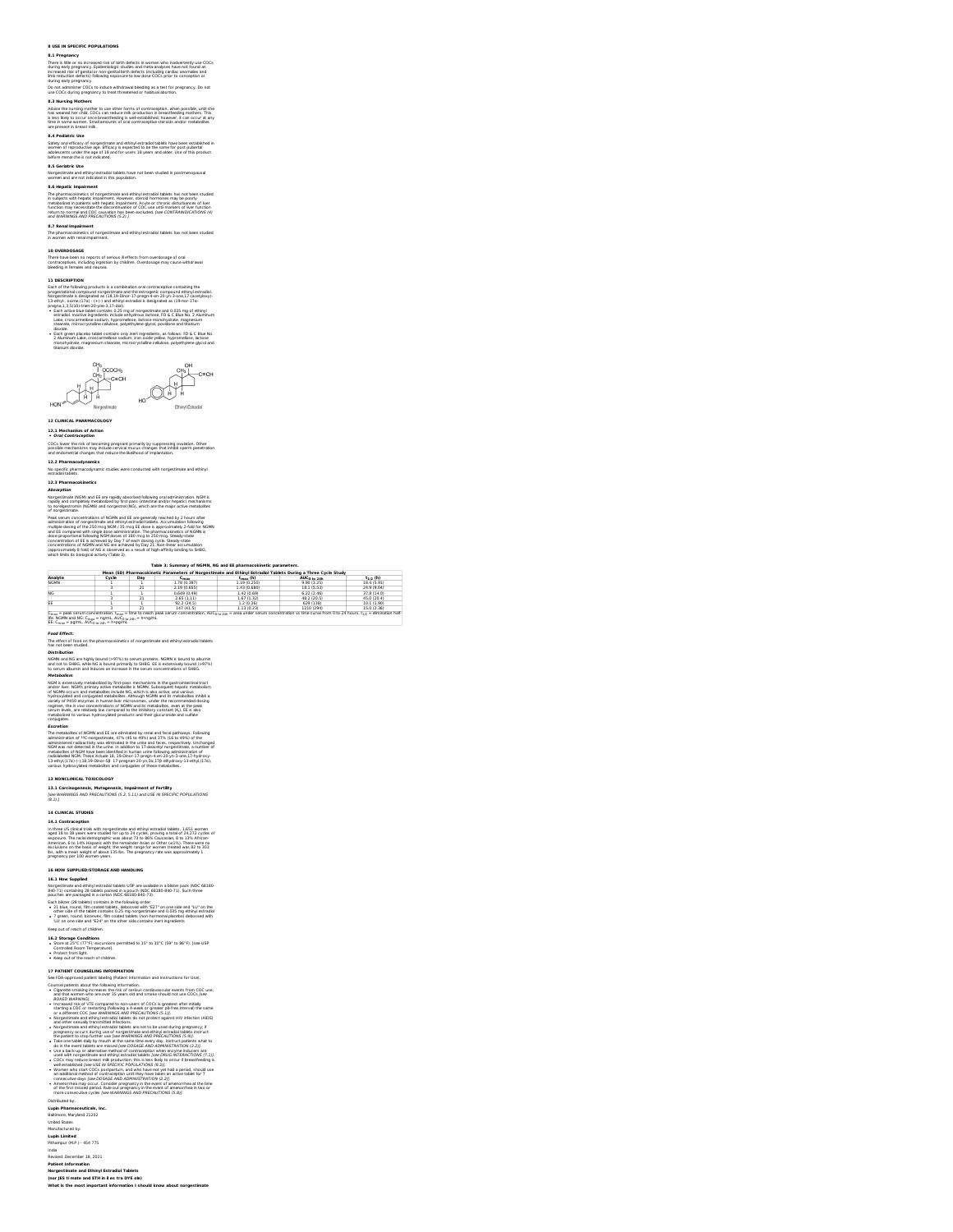# and ethinyi estrazioi tablets?<br>Do not use norgestimate and ethinyi estradioi tablets if you smoke<br>Do not use norgestimate and ethinyi estradioi tablets if you smoke<br>cliquettes and are over 35 years old. Smoking increase yo

is**timate and ethinyl estradiol tablets?**<br>I ethinyl estradiol tablet is a birth control pill (oral contraceptive) used

### y women to prevent pregnancy.<br>Iow does norgestimate and ethinyl estradiol tablets work for contracept

**How does norgestimate and ethinyl estradiol tablets work for contraception?**<br>Your chance of getting pregnant depends on how well you follow the directions for<br>taking your birth control pils. The better you follow the dire

# have of getting pregnant.<br>Based on the results of clinical studies, about 1 out of 100 women may get pregnant<br>during the first year they use norgestimate and ethinyl estradiol tablets.

The following chart shows the chance of getting pregnant for women who use different<br>methods of birth control. Each box on the chart contains a list of birth control methods<br>that are similar in effectiveness. The most effe



Who should not take nonperations and ething is straight allowed by the same of the straight and the straight of the straight of the straight of the straight of the straight of the straight of the straight of the straight

have any unexplained vaginal bleeding<br>are pregnant<br>had breast cancer or any cancer that is sensitive to \* had breast cancer or any cancer that is sensible to female hormones<br>If any of these conditions happen while you are taking norgestimate and<br>ethinyl estradial tabiets, stop baking morpsstinate and ethinyl estradial<br>tabiet

**What should I tell my healthcare provider before taking norgestimate and ethinyl estradiol tablets?**

**Tell your healthcare provider if you:** are pregnant or think you may be pregnant are depressed now or have been depressed in the past had yellowing of your skin or eyes (jaundice) caused by pregnancy (choiestasis of<br>pregnancy)<br>magnancy) comparisons to presented it forgestimate and ethniq estration blacket<br>may especiated a an debth of treation rate you ma

**Tell your healthcare provider about all the medicines you take,** including

greater the main state of the countries methods, where we also the the temperatures.<br>The contract of the contract of the contract of the contract of the contract of the methods were also the method of the contract of the

Call your healthcare provider or go to a hospital emergency room right away<br>• sugain that witned go away<br>• sugain that witned go away<br>• closed nower sheatrast or braines<br>• closed now read and the your usual headaches<br>• clo

**Other serious side effects include:**<br>• **A r** are lost than the series of proposition of the series of programs;<br>• Bundle (cholotizats), especially f you provided by that cholostates of programs;<br>• had your healthcare prov

the concept was are to us a mould see your meathcare provider for a yearly check<br>of your blood pressure.<br>**• gallbladder problems**<br>• changes in the sugar and fat (cholesterol and triglycerides) levels in your<br>• blood

changes in the sugar and fit (choiceter) and triply certain the state in power in the summer of the summer of the state of the state of the state of the state of the state of the state of the state of the state of the stat

What are the most common side effects of norgestimate and ethinyi<br>estradial tablets:<br> $\bullet$  boxed can be constructed in the construction of discharge<br> $\bullet$  boxed can be constructed pair of discharge<br> $\bullet$  cannot pain, disconri

These are not all the procedure identified of nongeotitinate and either the procedure of the procedure of the procedure of the procedure of the procedure of the procedure of the procedure of the procedure of the procedure

How should I store norgestimate and ethinyl estradiol tablets?<br>• Store norgestimate and ethinyl estradiol tablets at room temperature between 68°F<br>• toep norgestimate and ethinyl estradiol tablets and all medicines out of **\*** Keep norgestimate and<br>children.<br>**\*** Store away from light.

Store away from light. **General information about the safe and effective use of norgestimate and ethinyl estradiol tablets**

Medicines are connectives prescribed for purposes other than those listed in a Patient<br>for which was not prescribed. Do not give notperative and ethnic listed in the construction<br>for which it was not prescribed. Do not giv

For most information, call Light Pharmonauticak, inc. 21, 4000-399-2543 or you can<br>be a beyometral back to extract a material control of the control of the control of the stresses of the control and the control of the con

What if I want to become pregnant?<br>You may stop taking the pil whenever you wish. Consider a visit with your healthcare<br>provider for a pre-pregnancy checkup before you stop taking the pil.<br>What should I know about my perio

Your periods may be lighter and shorter than usual. Some women may miss a period.<br>If regular vapinal blanding or spotting may happen while you are taking norspectrums and<br>a series problem. It is mportant to continue taking

**Inactive ingredients:**<br>Blue pilis: anhydrous lastose, FD & C Blue No. 2 Aluminum Lake, croscarmelose sodium,<br>hypromelibse, lactose monohydrate, magnesium stearate, microcrystalline cellulose,<br>polyethylene glycol, povidone

Green plie: FD & C Blue No. 2 Aluminum Lake, croscarmelises sodium, Iron oxide yellow,<br>Prypromelisee, lactose monohydrate, magnesium stearate, microcrystalline cellulose,<br>Instructions For Use<br>Morgestimate and Ethinyl Estra

**(nor JES ti mate and ETH in il es tra DYE ole)** Important Information about taking norgestimate and ethinyl estradiol<br>tablets<br>• Take 1 pil every day at the same time. Take the pils in the order directed on your

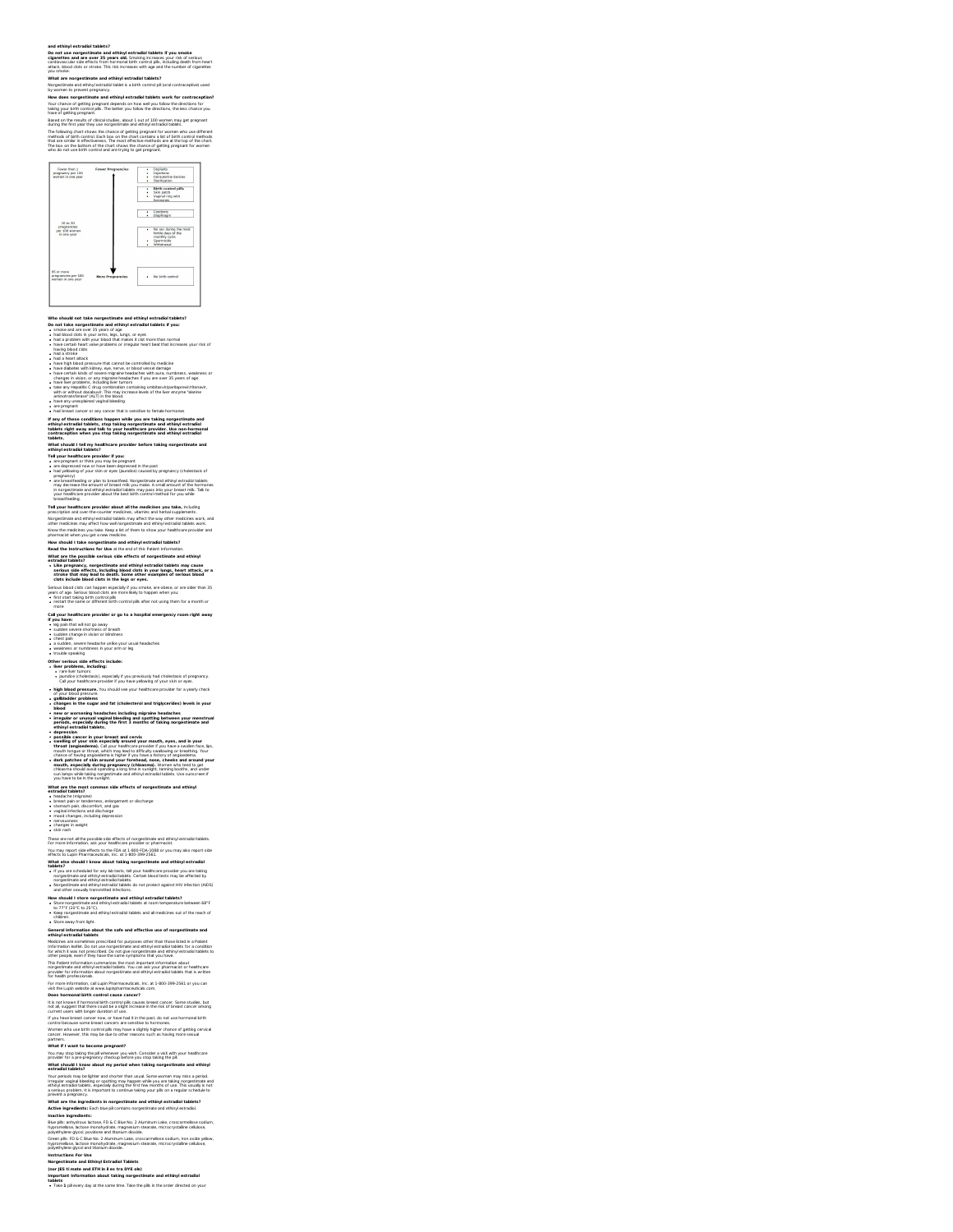## you restart your plik<br>**If you are a Sunday Starter:**<br>• Keep and **Sunday Starter:**<br>• Keep baid of a Tai rever pust, of plits that came day.<br>• It is a non-hormonal birth control method (such as a condom and spermicle) as<br>• I If you have any questions or are unsure about the information in this leaflet,<br>call your healthcare provider. Distributed by:<br>**Lupin Pharmaceuticals, Inc.<br>Baltimore, Maryland 21202<br>United States<br>Manufactured by:<br><b>Lupin Limited**<br>Pithampur (M.P.) - 454 775 India and Drug Administration. uctions for Use has been approved by the U.S. Foo Revised: December 18, 2021<br>**Norgestimate and Ethinyl Estradiol Tablets USP**<br>0.25 mg/0.035 mg<br>NCC 68180-840-71<br>NDC 68180-840-71<br>Blister Label: 28 Tablets

You could become pregnant if you have sex during the first 7 days after you<br>restart your pills. You MUST use a non-hormonal birth control method (such as a<br>condom and spermicide) as a back-up if you have sex during the fir

If you miss 2 pills in Week 1 or Week 2 of your pack, follow these steps:<br>• Take the 2 missed pills as soon as possible and the next day.<br>• Then continue to take 1 pill every day until you finish the pack.<br>• Itse a non-ho If you miss 2 plifs in a row in Week 3, or you miss 3 or more plifs in a row<br>during Weeks 1, 2, or 3 of the pack, follow these steps:<br>  $\bullet$  If you are a Bay 1 Starter:<br>  $\bullet$  You are a Bay 1 Starter in plips is and start a

when your nost period starts.<br>What should I do if I misks any norgestimate and ethinyl estradiol tablets pills?<br>If you miss 1 pli in Weeks 1, 2, or 3, follow these steps:<br>• Take I as 2,000 as you remember. Take the next pi

### **Step 5.**<br>Take your p**ill at the same time every day.** It is important to take the correct pill<br>each day and not miss any plik.<br>To help you remember, take your pill at the same time as another daily activity, like<br>Step 6.<br> **When <b>your blister is empty**, you will start a **new blister** on the day after pill "28."<br>Remember to take your first pill in every refill on the same day of the week, no matter

Step 3.<br>Swallow the pill. You wil take 1 pil every day, at the same time each day.<br>Wall: 24 hours to take your next pill. Continue to take 1 pil each day until all the<br>Walt have been taken.

# **Step 2. Remove pill"1" by pushing down on the pill.** The pill will come out through a hole in the back ofthe strip.

### that starts with first fay of you period here.<br>  $\begin{array}{ccc}\n\text{first} & \text{with} & \text{with} & \text{with} & \text{with} & \text{with} \\
\hline\n\downarrow & \downarrow & \downarrow & \downarrow & \downarrow & \downarrow & \downarrow \\
\downarrow & \downarrow & \downarrow & \downarrow & \downarrow & \downarrow & \downarrow\n\end{array}$  $10000000000$

Each blister has been preprinted with the days of the week, starting with Sunday (**Sun)**, to facilitate a Sunday-Start regimen. Day 1 Start:<br>
• Sk different day label strips of the week have been provided with this pack in order<br>
to accommodate a Day-1 Start regimen.<br>
• Pick the day label strip that starts with the first day of your period. Place t If your period begins on a day other than Sunday, place the day label strip<br>That starts with first day of you needed bere.

### Each new blister has 28 pills<br>+ 21 blue pils with hormones, for Days 1 to 21<br>+ 7 green pils (without hormones), for Days 22 to 28 . **Step 1. SET THE DAY on your BLISTER Sunday Start:**

Norgestimate and ethinyl estradiol tablets come in blister pack. Read the<br>instructions below for using your blister.<br>Instructions for using your blister:

# You will use a **Day 1. Start if** your doctor told you to take your first pli (Day 1) on the<br>**first day of your period.**<br>**First day of your period.**<br>**Also 1** pill every day in the order of the biblistr park, at the same thr

 $*$  Figure profits distribution is Sunday, take pil  $*^2$  " that day and refer to Day 1 Start<br>  $*$  Capture Content selection is a content of the basis at the stars than each day for 2<br>  $*$  Capture Content selection is a c

If you can't finding negroes<br>that we can be a studied proposition and entirely extracted tablets and it you are<br> $\approx 25\%$  in the case of the case of the case of the case of the case of the case of the<br> $\approx 0.000$  life and

**If you start taking norgestimate and ethinyl estradiol tablets and you are** switching from a progestin-only method such as an implant or injection:<br>• Start taking norgestimate and ethinyl estradiol tablets on the day of removal of your implant or on the day when you would have had your next injection.

# If you start taking norgestimate and ethinyl estradiol tablets and previously<br>• Start using in transdermal patch:<br>• Start using norgestimate and ethinyl estradiol tablets on the day you would have<br>• reappled the next ring

a Concelle with the off-projected matrix and space of the proposition to the concellent of the state of the state of the state of the state of the state of the state of the state of the state of the state of the state of

ι κόπου του προσπαθεί της αποτεία το προσπαθεί της αποτεία της αποτείας της αποτείας του προσπαθεί της αποτείας<br>
προσπαθεί της αποτείας το προσπαθεί της αποτείας το προσπαθεί της αποτείας του προσπαθεί του προσπαθεί του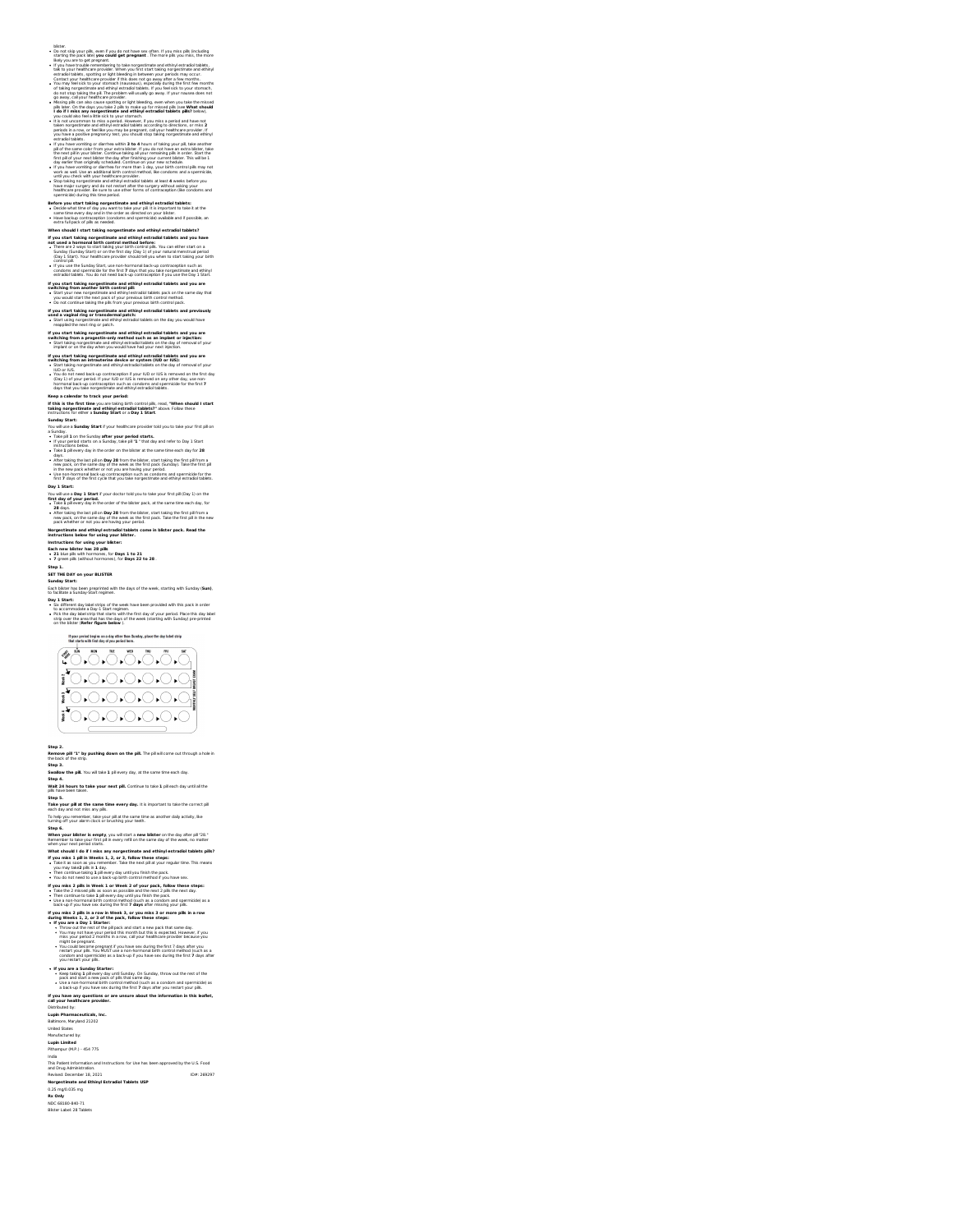|                                                                                                                                                                                                                                                                                                                                                                                                                                                                                                                                                                                                                                    |             |                        | norgestimate and ethinyl estradiol tablet, film coated                                            |            |                            |          |          |
|------------------------------------------------------------------------------------------------------------------------------------------------------------------------------------------------------------------------------------------------------------------------------------------------------------------------------------------------------------------------------------------------------------------------------------------------------------------------------------------------------------------------------------------------------------------------------------------------------------------------------------|-------------|------------------------|---------------------------------------------------------------------------------------------------|------------|----------------------------|----------|----------|
| <b>Product Information</b>                                                                                                                                                                                                                                                                                                                                                                                                                                                                                                                                                                                                         |             |                        |                                                                                                   |            |                            |          |          |
| Route of Administration ORAL                                                                                                                                                                                                                                                                                                                                                                                                                                                                                                                                                                                                       |             |                        |                                                                                                   |            |                            |          |          |
|                                                                                                                                                                                                                                                                                                                                                                                                                                                                                                                                                                                                                                    |             |                        |                                                                                                   |            |                            |          |          |
| <b>Active Ingredient/Active Moiety</b>                                                                                                                                                                                                                                                                                                                                                                                                                                                                                                                                                                                             |             |                        |                                                                                                   |            |                            |          |          |
|                                                                                                                                                                                                                                                                                                                                                                                                                                                                                                                                                                                                                                    |             | <b>Ingredient Name</b> |                                                                                                   |            | Bank of<br><b>Shrennth</b> |          | Strength |
| ETHINYL ESTRADIOL (UNI: 42302TS71U) (ETHINYL ESTRADIOL -<br>UMEA2202TS2110                                                                                                                                                                                                                                                                                                                                                                                                                                                                                                                                                         |             |                        |                                                                                                   |            | <b>STHINGS ESTRADIOS</b>   |          | 0.035 mg |
|                                                                                                                                                                                                                                                                                                                                                                                                                                                                                                                                                                                                                                    |             |                        | MORGESTIMATE (UNI: C291HFX4D1) INDRGESTIMATE - UNII C291HFX4D1)                                   |            | <b>NORGESTIMATE</b>        |          | 0.25 mg  |
|                                                                                                                                                                                                                                                                                                                                                                                                                                                                                                                                                                                                                                    |             |                        |                                                                                                   |            |                            |          |          |
| <b>Inactive Ingredients</b>                                                                                                                                                                                                                                                                                                                                                                                                                                                                                                                                                                                                        |             |                        | <b>Ingredient Name</b>                                                                            |            |                            |          | Strength |
| ALUMINUM OXIDE (UNI: LM2606933)                                                                                                                                                                                                                                                                                                                                                                                                                                                                                                                                                                                                    |             |                        |                                                                                                   |            |                            |          |          |
| <b>MINTEROUS LACTOSE (UNIL 25YSU49PM)</b><br>CELLULOSE, MICROCRYSTALLINE (UNIL OP1932OS1U)                                                                                                                                                                                                                                                                                                                                                                                                                                                                                                                                         |             |                        |                                                                                                   |            |                            |          |          |
| CROSS MINELLOSE SONEM (192) M2011 MAIN                                                                                                                                                                                                                                                                                                                                                                                                                                                                                                                                                                                             |             |                        |                                                                                                   |            |                            |          |          |
| FDGC BLUE NO. 2 (UNIL LOGKER7DOC)                                                                                                                                                                                                                                                                                                                                                                                                                                                                                                                                                                                                  |             |                        |                                                                                                   |            |                            |          |          |
| HYPROMELLOSE 2010 (6 MPA.S) (UNI ONERWEITER)<br>LACTOSE MONOHYDRATE (UNI: ENQS)QBISIO                                                                                                                                                                                                                                                                                                                                                                                                                                                                                                                                              |             |                        |                                                                                                   |            |                            |          |          |
| MAGNESIUM STEARATE (UNI: 70097MEGD)                                                                                                                                                                                                                                                                                                                                                                                                                                                                                                                                                                                                |             |                        |                                                                                                   |            |                            |          |          |
| POLYETHYLENE GLYCOL 400 (UNIL EGR72045GC)<br><b>POWDONE (UNIL FZ 603GH)(6)</b>                                                                                                                                                                                                                                                                                                                                                                                                                                                                                                                                                     |             |                        |                                                                                                   |            |                            |          |          |
| TITANIUM DIOXIDE (UNI: 15FORV2P)                                                                                                                                                                                                                                                                                                                                                                                                                                                                                                                                                                                                   |             |                        |                                                                                                   |            |                            |          |          |
|                                                                                                                                                                                                                                                                                                                                                                                                                                                                                                                                                                                                                                    |             |                        |                                                                                                   |            |                            |          |          |
| <b>Product Characteristics</b>                                                                                                                                                                                                                                                                                                                                                                                                                                                                                                                                                                                                     |             |                        |                                                                                                   |            |                            |          |          |
| Color                                                                                                                                                                                                                                                                                                                                                                                                                                                                                                                                                                                                                              | <b>BLUE</b> |                        | Score                                                                                             |            |                            | no score |          |
| Shape<br>Elsung                                                                                                                                                                                                                                                                                                                                                                                                                                                                                                                                                                                                                    |             | <b>MONEY</b>           | Size:<br><b>Imprint Code</b>                                                                      |            | <b>County</b>              | 111622   |          |
| Contains                                                                                                                                                                                                                                                                                                                                                                                                                                                                                                                                                                                                                           |             |                        |                                                                                                   |            |                            |          |          |
|                                                                                                                                                                                                                                                                                                                                                                                                                                                                                                                                                                                                                                    |             |                        |                                                                                                   |            |                            |          |          |
| Category                                                                                                                                                                                                                                                                                                                                                                                                                                                                                                                                                                                                                           |             |                        | Marketing Application Number or Monograph Marketing Start Marketing End<br>Category Citation Date |            |                            |          |          |
|                                                                                                                                                                                                                                                                                                                                                                                                                                                                                                                                                                                                                                    | ANDA205630  |                        |                                                                                                   | 12/01/2019 | <b>Contract Contract</b>   |          |          |
|                                                                                                                                                                                                                                                                                                                                                                                                                                                                                                                                                                                                                                    |             |                        |                                                                                                   |            |                            |          |          |
|                                                                                                                                                                                                                                                                                                                                                                                                                                                                                                                                                                                                                                    |             |                        |                                                                                                   |            |                            |          |          |
|                                                                                                                                                                                                                                                                                                                                                                                                                                                                                                                                                                                                                                    |             |                        |                                                                                                   |            |                            |          |          |
|                                                                                                                                                                                                                                                                                                                                                                                                                                                                                                                                                                                                                                    |             |                        |                                                                                                   |            |                            |          |          |
|                                                                                                                                                                                                                                                                                                                                                                                                                                                                                                                                                                                                                                    |             |                        |                                                                                                   |            |                            |          |          |
|                                                                                                                                                                                                                                                                                                                                                                                                                                                                                                                                                                                                                                    |             |                        |                                                                                                   |            |                            |          |          |
|                                                                                                                                                                                                                                                                                                                                                                                                                                                                                                                                                                                                                                    |             |                        |                                                                                                   |            |                            |          |          |
|                                                                                                                                                                                                                                                                                                                                                                                                                                                                                                                                                                                                                                    |             |                        |                                                                                                   |            |                            |          |          |
|                                                                                                                                                                                                                                                                                                                                                                                                                                                                                                                                                                                                                                    |             |                        |                                                                                                   |            |                            |          |          |
|                                                                                                                                                                                                                                                                                                                                                                                                                                                                                                                                                                                                                                    |             |                        | <b>Ingredient Name</b>                                                                            |            |                            |          | Strength |
|                                                                                                                                                                                                                                                                                                                                                                                                                                                                                                                                                                                                                                    |             |                        |                                                                                                   |            |                            |          |          |
|                                                                                                                                                                                                                                                                                                                                                                                                                                                                                                                                                                                                                                    |             |                        |                                                                                                   |            |                            |          |          |
|                                                                                                                                                                                                                                                                                                                                                                                                                                                                                                                                                                                                                                    |             |                        |                                                                                                   |            |                            |          |          |
|                                                                                                                                                                                                                                                                                                                                                                                                                                                                                                                                                                                                                                    |             |                        |                                                                                                   |            |                            |          |          |
|                                                                                                                                                                                                                                                                                                                                                                                                                                                                                                                                                                                                                                    |             |                        |                                                                                                   |            |                            |          |          |
|                                                                                                                                                                                                                                                                                                                                                                                                                                                                                                                                                                                                                                    |             |                        |                                                                                                   |            |                            |          |          |
| <b>Marketing Information</b><br><b>AGM</b><br>Part 2 of 2<br><b>INFRT</b><br>inert tablet, film coated<br><b>Product Information</b><br>Route of Administration ORAL<br><b>Inactive Ingredients</b><br>ALUMINUM OXIDE (UNI: LM2606933)<br>CELLULOSE, MICROCRYSTALLINE (UNIL OP1932OS1U)<br>CROSCARMELLOSE SODIUM (UNIL HOSOLIHHAR)<br>EDGC BLUE NO. 3 (UNIL) (GESSTIVIA)<br>FERRIC OXIDE YELLOW (UNI: EX42602MRT)<br>HYPROMELLOSE 2010 (6 MPA.S) (UNI ONERWEITER)<br>LACTOSE MONOHYDRATE (UNIL ENOSTORISM)<br>MAGNESIUM STEARATE (UNI: 70097MEGD)<br>POLYETHYLENE GLYCOL 400 (UNI: EG978945GQ)<br>TITANIUM DIOXIDE (UNI: 15FORV2P) |             |                        |                                                                                                   |            |                            |          |          |
| <b>Product Characteristics</b>                                                                                                                                                                                                                                                                                                                                                                                                                                                                                                                                                                                                     |             |                        |                                                                                                   |            |                            |          |          |

### $\frac{\text{magnus}}{\text{magnus}}$ Not see an 840-ty<br>Negativear and Ethiopi<br>Expanse Tables (ISP)<br>Expansion of  $\begin{tabular}{|c|c|} \hline H \hline H \hline & H \hline \end{tabular}$  $\hat{z}_{\text{current}}$ The point dat of an antiumpiers<br>An point by more popped, I the<br>respond apart of results plats<br>and also sough benefits downs,  $\frac{1}{2}$  $\begin{array}{l} \hline \texttt{number-conv} = \texttt{min} \\ \hline \texttt{f} \texttt{t} \texttt{m} \texttt{t} \\ \texttt{D} \texttt{time} = \texttt{min} \\ \texttt{number-other} \end{array}$ EEM

**NORGESTIMATE AND ETHINYL ESTRADIOL** norgestimate and ethinyl estradiol kit **Product Information Product Type** HUMAN PRESCRIPTION DRUG **Item Code (Source)** NDC:68180-840 **Packaging # Item Code Package Description Marketing Start Date Marketing End Date**

**1** NDC:68180-840- 73 in 1 CARTON **12/01/2019 1**<br>
1 NDC:68180-840- 1 in 1 POUCH<br>
1 in 1 Broduct<br>
1 in the list FER PACK; Type 0: Not a Combination<br>
1 **in 1 broduct** 

**Quantity of Parts Part # Package Quantity Total Product Quantity Part 1** 21 **Part 2** 7



# Norgestimate and Ethinyl Estradiol Tablets USP<br>0.25 mg/0.035 mg<br>Rx Only<br>NDC 68180-840-71<br>Pouch Label: 28 Tablets



 $\rightarrow$ 

E

-<br>Not sms-840-m

 $\begin{array}{c} {\bf Nor} {\bf g} estimate \ and \ Ethinyl \\ {\bf Estradiol} \ Table \textit{s }\textit{USP} \\ \textit{0.25 }\textit{np}\textit{0.835 }\textit{ng} \end{array}$ 

Norgetimate and<br>Ethings Estradial<br>Tablets USP Norgenbende and Ehkingl<br>Estendod Tablets USP  $\begin{array}{c}\n\hline\n\text{NO 68180-840-71}\n\\
\hline\n\frac{31}{14}\n\end{array}$ 

**Lidding Foil Side**